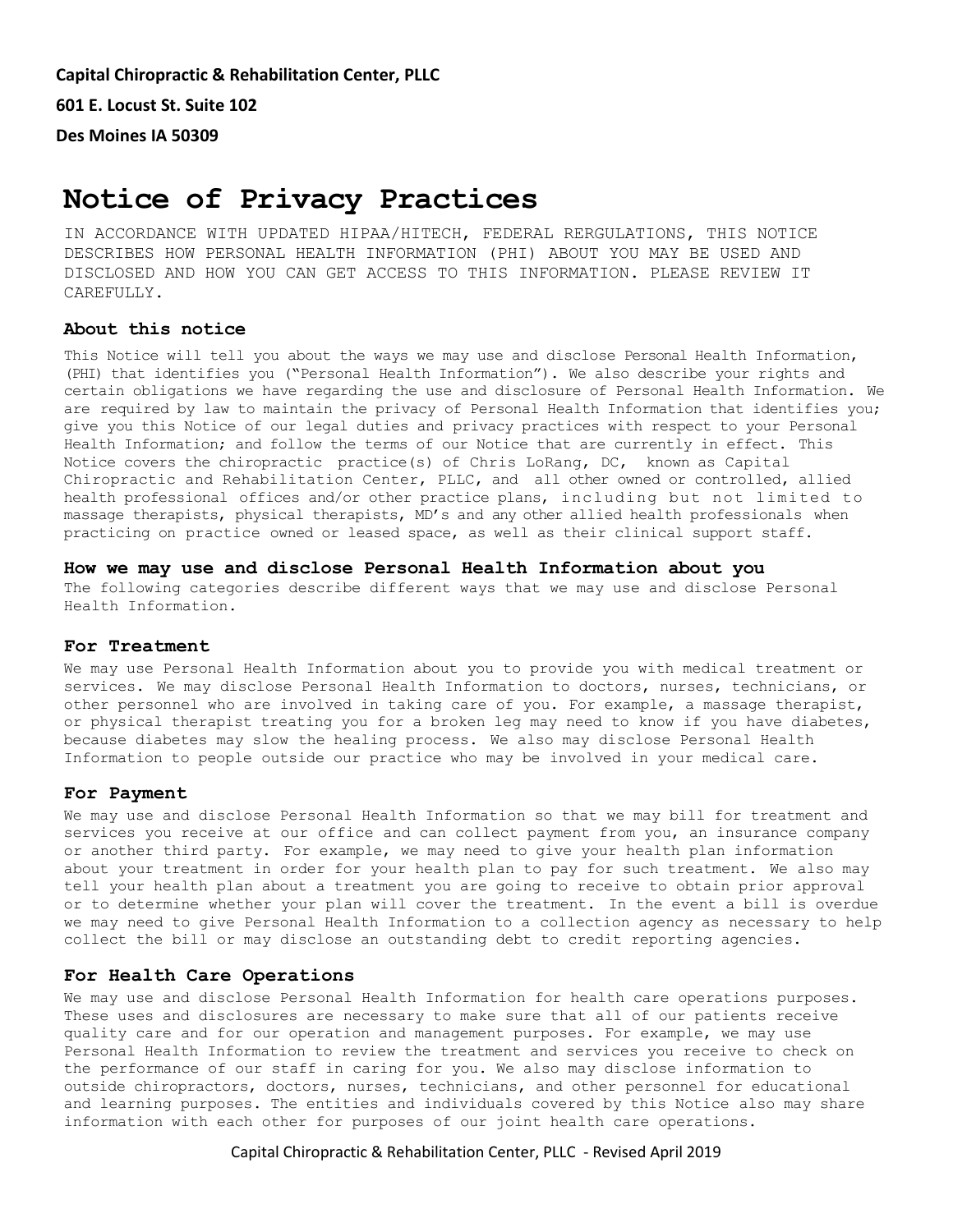## **Appointment Reminders/Treatment Alternatives/ Health-Related Benefits and Services**

We may use and disclose Personal Health Information to contact you to remind you that you have an appointment for treatment or medical care, or to contact you to tell you about possible treatment options or alternatives or health related benefits and services that may be of interest to you.

## **Individuals Involved in Your Care or Payment for Your Care**

We may release Personal Health Information to a person who is involved in your treatment or medical care that helps pay for your care, such as a family member or friend. We also may notify your family about your location or general condition or disclose such information to an entity assisting in a disaster relief effort.

## **Research**

Under certain circumstances, we may be affiliated with an outside entity or college of chiropractic and disclose Personal Health Information for research purposes. For example, a research project may involve comparing the health and recovery of all patients who received a type of treatment or modality to those who received another, for the same condition. Before we use or disclose Personal Health Information for research, however, the project will go through a special approval process. This process evaluates a proposed research project and its use of Personal Health Information to balance the benefits of research with the need for privacy of Personal Health Information. Even without special approval, we may permit researchers to look at records to help them identify patients who may be included in their research project or for similar purposes, so long as they do not remove or take a copy of any Personal Health Information.

#### **As Required by Law**

We will disclose medical information about you when required to do so by international, federal, state or local law.

## **To Avert a Serious Threat to Health or Safety**

We may use and disclose Personal Health Information when necessary to prevent a serious threat to your health and safety or the health and safety of the public or another person. Any disclosure, however, will be to someone who may be able to help prevent the threat.

## **Business Associates**

We may disclose Personal Health Information to our business associates that perform functions on our behalf or provide us with services if the information is necessary for such functions or services. For example, we may use another company to perform billing services on our behalf. All of our business associates are obligated, under contract with us, to protect the privacy of your information and are not allowed to use or disclose any information other than as specified in our contract.

#### **Organ and Tissue Donation**

If you are an organ or tissue donor, we may release Personal Health Information to your medical doctor or organizations that handle organ procurement or organ, eye or tissue transplantation or to an organ donation bank, as necessary, to facilitate organ or tissue donation and transplantation.

## **Military and Veterans**

If you are a member of the armed forces, we may release Personal Health Information as required by military command authorities. We also may release Personal Health Information to the appropriate foreign military authority if you are a member of a foreign military.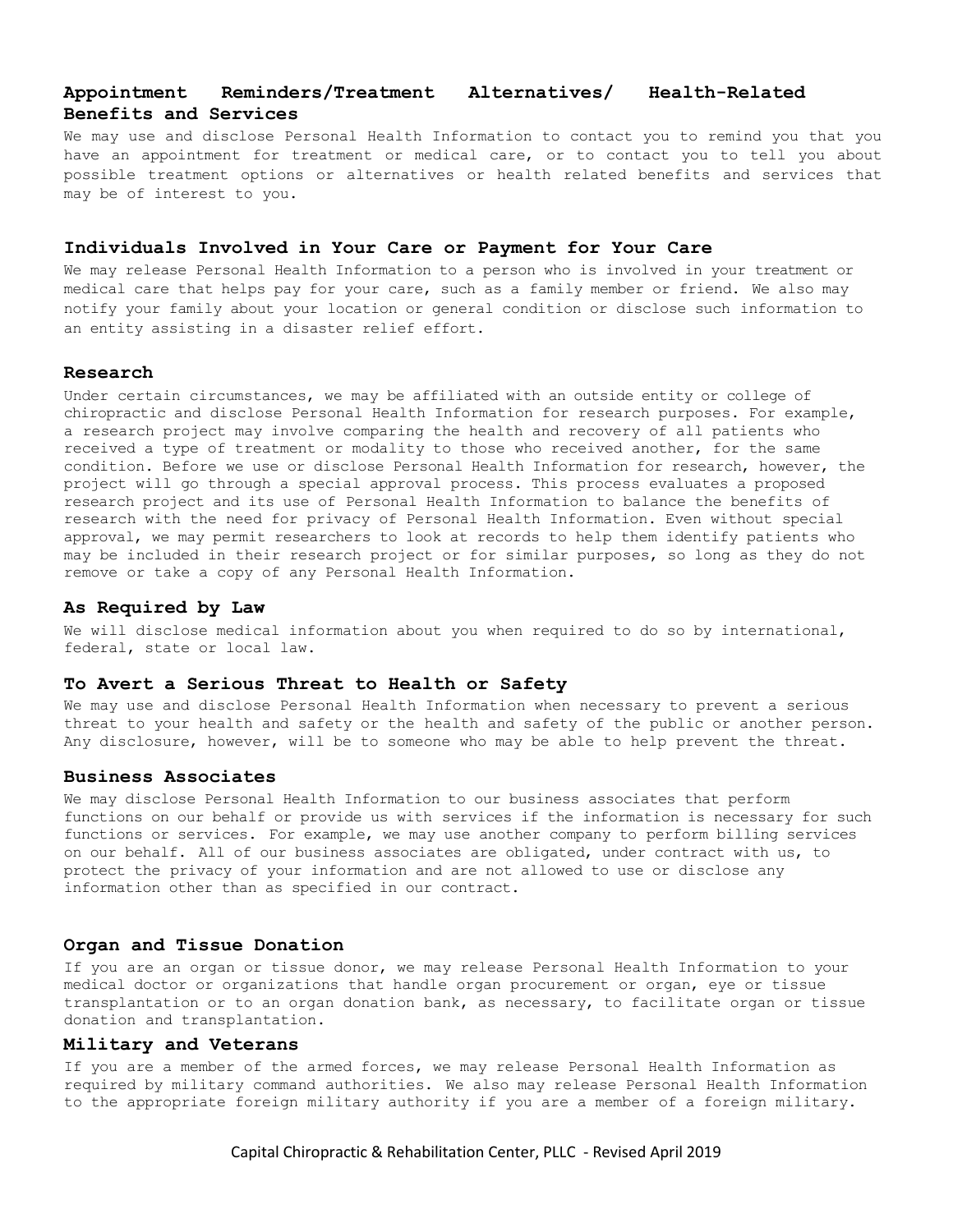## **Workers' Compensation**

We may release Personal Health Information for workers' compensation or similar programs. These programs provide benefits for work-related injuries or illness.

## **Public Health Risks**

We may disclose Personal Health Information for public health activities. These activities generally include disclosures to: a person subject to the jurisdiction of the Food and Drug Administration ("FDA") for purposes related to the quality, safety or effectiveness of an FDAregulated product or activity; prevent or control disease, injury or disability; report births and deaths; report child abuse or neglect; report reactions to medications or problems with products; notify people of recalls of products they may be using; a person who may have been exposed to a disease or may be at risk for contracting or spreading a disease or condition; and the appropriate government authority if we believe a patient has been the victim of abuse, neglect or domestic violence and the patient agrees or we are required or authorized by law to make such disclosure.

## **Health Oversight Activities**

We may disclose Personal Health Information to a health oversight agency for activities authorized by law. These oversight activities include, for example, audits, investigations, inspections, and licensure. These activities are necessary for the government to monitor the health care system, government programs, and compliance with civil rights laws.

## **Lawsuits and Disputes**

If you are involved in a lawsuit or a dispute, we may disclose Personal Health Information in response to a court or administrative order. We also may disclose Personal Health Information in response to a subpoena, discovery request, or other lawful process by someone else involved in the dispute, but only if efforts have been made to tell you about the request or to obtain an order protecting the information requested.

## **Law Enforcement**

We may release Personal Health Information if asked by a law enforcement official for the following reasons: in response to a court order, subpoena, warrant, summons or similar process; limited information to identify or locate a suspect, fugitive, material witness, or missing person; about the victim of a crime if, under certain limited circumstances, we are unable to obtain the person's agreement; about a death we believe may be the result of criminal conduct; about criminal conduct on our premises; and in emergency circumstances to report a crime, the location of the crime or victims, or the identity, description or location of the person who committed the crime.

#### **National Security and Intelligence Activities and Protective Services**

We may release Personal Health Information to authorized federal officials for intelligence, counter-intelligence, and other national security activities authorized by law. We also may disclose Personal Health Information to authorized federal officials so they may conduct special investigations and provide protection to the President, other authorized persons and foreign heads of state.

## **Coroners, Medical Examiners and Funeral Directors**

We may release Personal Health Information to a medical doctor, coroner, medical examiner or funeral director if applicable, so that they can carry out their duties.

## **Inmates**

If you are an inmate of a correctional institution or under the custody of a law enforcement official, we may release Personal Health Information to the correctional institution or law enforcement official. This release would be necessary (1) for the institution to provide you with health care; (2) to protect your health and safety or the health and safety of others; or (3) the safety and security of the correctional institution.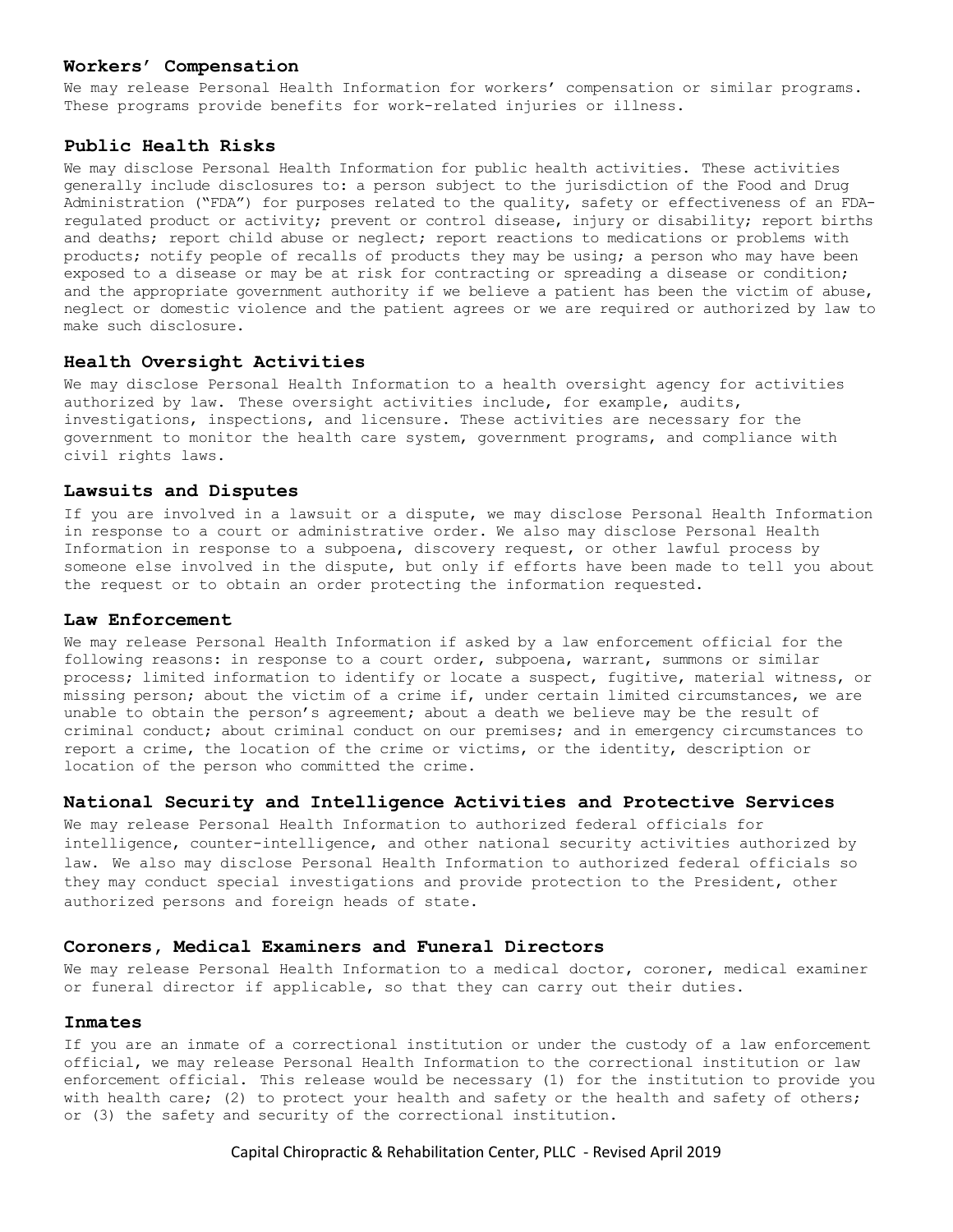# **How to Learn About Special Protections for HIV, Alcohol and Substance Abuse, Mental Health and Genetic Information**

Special privacy protections apply to HIV-related information, alcohol and substance abuse information, mental Personal Health Information, and genetic information. Some parts of this general Notice of Privacy Practices may not apply to these types of information. If your treatment involves this information, you may contact us for more information about these protections.

## **Other Uses of Personal Health Information**

Other uses and disclosures of Personal Health Information not covered by this Notice or the laws that apply to us will be made only with your written authorization. For example, except for limited circumstances allowed by federal privacy law, we will not use or disclose information about you, sell your Personal Health Information to others, or use or disclose your Personal Health Information for certain promotional communications that are considered marketing under federal law, without your written authorization. Once you give us authorization to release your Personal Health Information, we cannot guarantee that the recipient to whom the information is provided will not disclose the information. You may revoke your authorization at any time by submitting a written request to us, except to the extent that we acted in reliance on your authorization.

## **Your Rights Regarding Personal Health Information About You**

You have the following rights, subject to certain limitations, regarding Personal Health Information we maintain about you:

## **Right to Inspect and Copy**

You have the right to inspect and copy Personal Health Information that may be used to make decisions about your care or payment for your care. If we maintain a copy of your Personal Health Information electronically, you also have the right to obtain a copy of that information in electronic format. You can also request that we provide a copy of your information to a third party that you identify. We may deny your request to inspect or copy your medial information in limited circumstances. If we deny you request, you have the right to have the denial reviewed. We may charge you a fee for the costs of copying, mailing or other supplies associated with your request.

#### **Right to Request Amendments**

If you feel that Personal Health Information we have is incorrect or incomplete, you may ask us to amend the information and you must tell us the reason for your request. You have the right to request an amendment for as long as the information is kept by or for 7 years after the patient's last appointment. A request for amendments must be submitted, in writing, to us at the address provided at the end of this notice. We may deny your request for an amendment in limited circumstances. If we deny you request, you may have a statement of disagreement added to your Personal Health Information.

#### **Right to an Accounting of Disclosures**

You have the right to request an "accounting of disclosures" of Personal Health Information. This is a list of certain disclosures we made of Personal Health Information prior to your request but no more than six years prior to your request. We are not required to account for certain disclosures including disclosures for treatment, payment or health care operations or disclosures to you or pursuant to your authorization. The first list you request within a 12 month period will be free. For additional lists, we may charge you for the costs of providing the list.

## **Right to Request Restrictions**

Capital Chiropractic & Rehabilitation Center, PLLC - Revised April 2019 You have the right to request a restriction or limitation on the Personal Health Information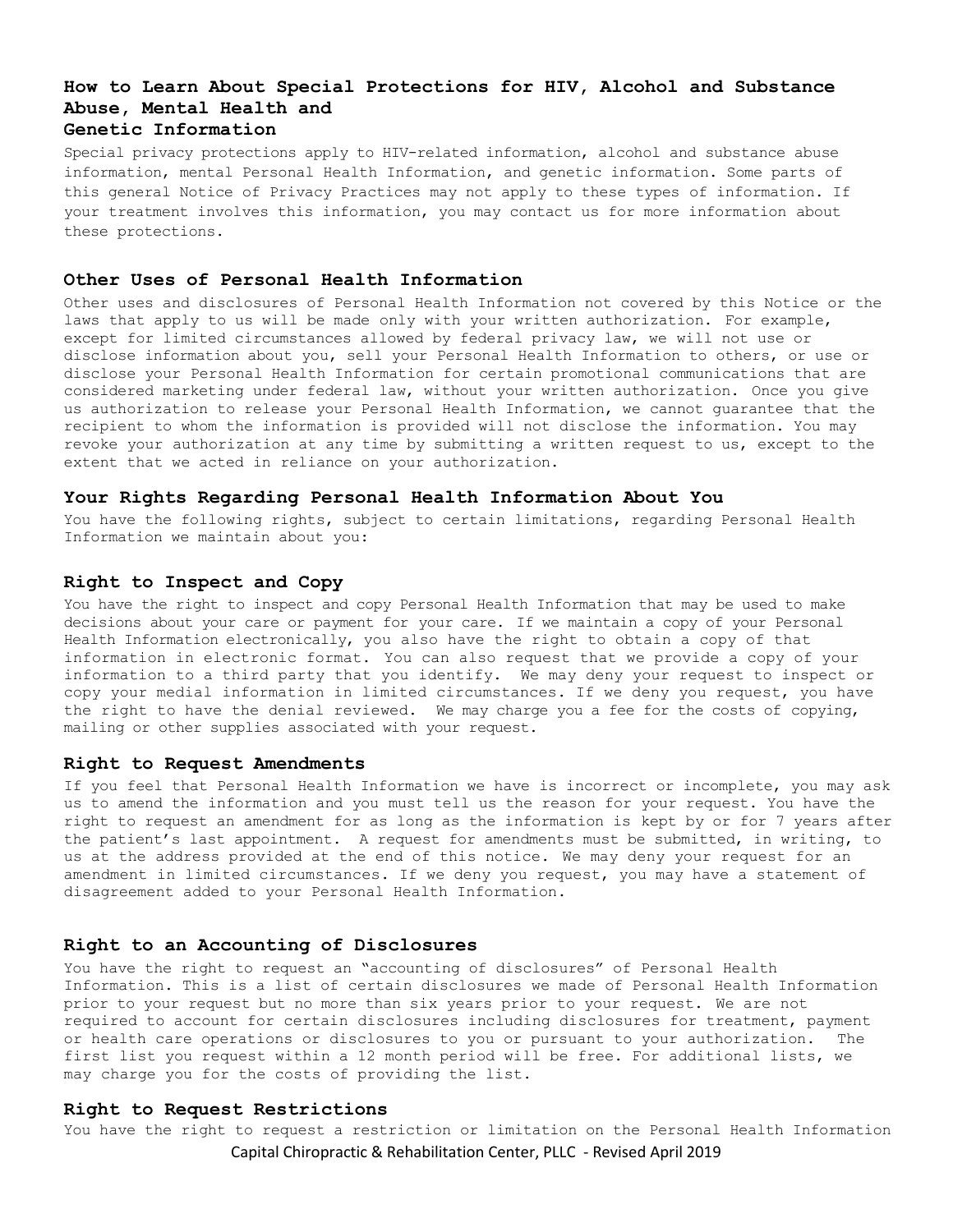we use or disclose for treatment, payment, or health care operations. You also have the right to request a limit on the Personal Health Information we disclose about you to someone who is involved in your care or the payment for your care, like a family member or friend. We are not required to agree to your request. If we agree, we will comply with your request unless we terminate our agreement or the information is needed to assist in you obtaining emergency treatment.

#### **Right to Be Notified of a Breach**

You have the right to be notified if a breach occurs that may have compromised the privacy or security of your Personal Health Information.

#### **Right to Restrict Certain Disclosures to your Health Plan**

You have the right to request that we not disclose Personal Health Information to your health plan if that information relates to health care items or services for which you have paid out of pocket, in full, at the time that the service is provided. You must notify the practice of your request to not provide Personal Health Information about the service to your health insurance plan. We will agree to such requests unless required by law to disclose that information to the health plan.

#### **Right to Request Confidential Communications**

You have the right to request that we communicate with you about your condition and treatment matters in a certain way or at a certain location. For example, you can ask that we only contact you by mail or at work. Your request must specify how or where you wish to be contacted. We will accommodate reasonable requests.

## **Right to a Paper Copy of This Notice**

You have the right to a paper copy of this Notice, even if you have agreed to receive this Notice electronically. You may request a copy of this Notice at any time. You may obtain a copy of this at our office

### **How to Exercise Your Rights**

To exercise your rights described in this Notice, send your request, in writing, to us at the address listed at the end of this Notice. Alternatively, to exercise your right to inspect and copy Personal Health Information, you may contact us directly. To obtain a paper copy of our Notice, contact us by phone or mail.

#### **Changes To This Notice**

We reserve the right to change this Notice. We reserve the right to make the revised or changed Notice effective for Personal Health Information we already have as well as any information we receive in the future. We will provide a copy of the current Notice at our office or on capitalchirodsm.com. The end of our Notice will contain the Notice's effective date.

#### **Complaints**

If you believe your privacy rights have been violated, you may file a complaint with us or with the Secretary of the U.S. Department of Health and Human Services. To file a complaint with us at the address listed at the end of this notice. You will not be penalized for filing a complaint.

## **Questions**

If you have a question about this Privacy Notice please contact:

## **Chris LoRang, DC**

Capital Chiropractic & Rehabilitation Center, PLLC - Revised April 2019